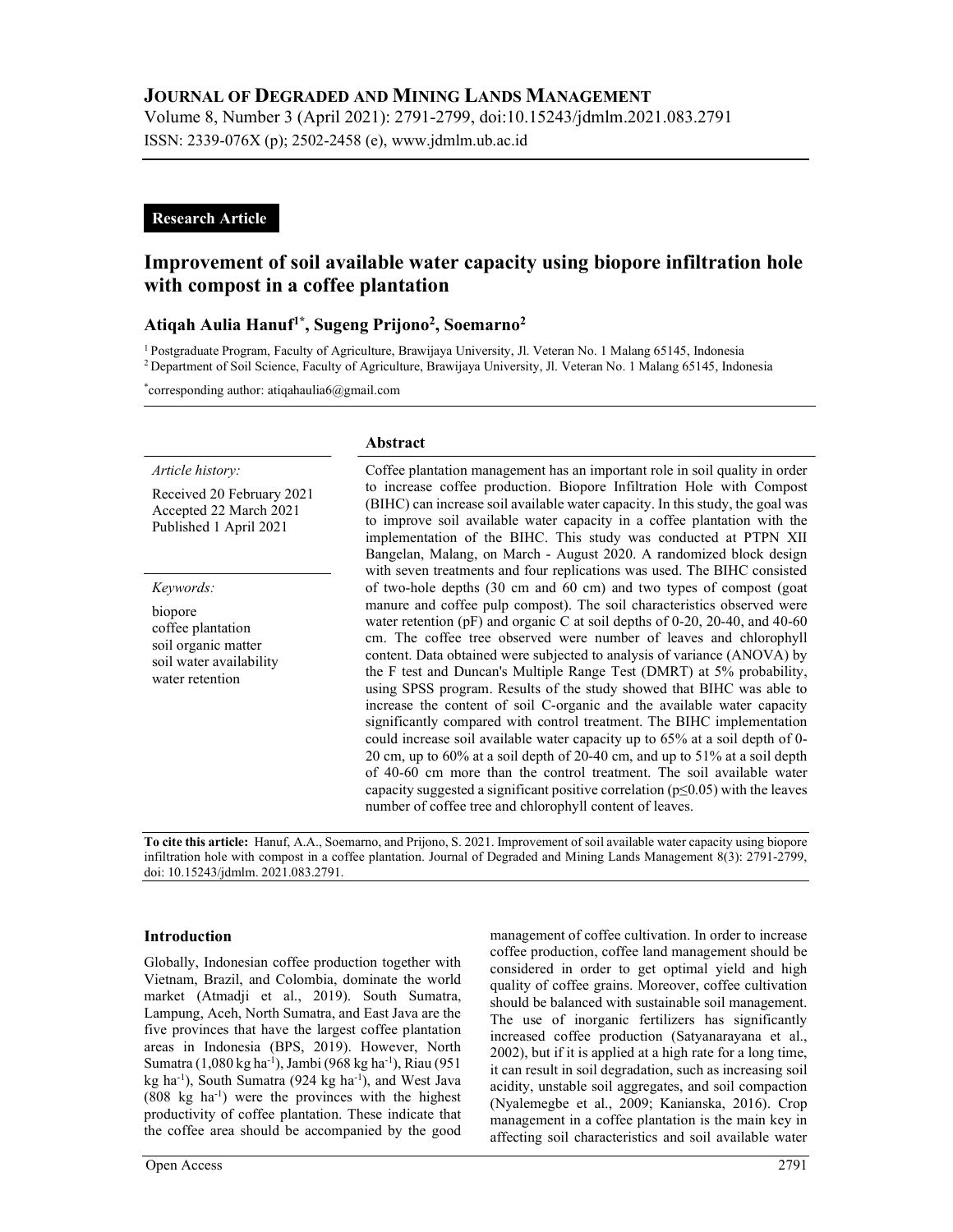capacity (AWC). The coffee growth, nutrient cycling, and the photosynthesis of coffee leave strongly affected by AWC (Minasny and McBratney, 2017). Sustainable soil management should be able to enhance soil quality in a coffee plantation; usually, these involve the N-fixing legume shade trees, application of organic matter (compost and manure), soil and water conservation practices, and suitable intercropping systems (Mulumba and Lal, 2008; van Asten et al., 2011). Soil organic matter content usually is related to the soil available water capacity (AWC); it also improves soil quality that induced the growth and yield of coffee tree (Chemura, 2014).

The soil AWC indicates the available water content for plants, which is calculated between field capacity (FC) or upper limit and permanent wilting point (PWP) or lower limit. AWC is affected by climate conditions such as rainfall and evapotranspiration. Moreover, AWC also affected by soil physical characteristics such as soil porosity, soil texture, bulk density, and soil chemical characteristic is organic matter content (Rawls et al., 2003; Kodesova et al., 2011). Numerous research studies have identified the benefits of applying organic matter in enhance soil characteristics and soil quality. Furthermore, decreasing of soil organic matter content have resulted in the increase of soil bulk density, soil compaction, soil penetration resistance, and decrease in soil porosity (Robin et al., 2018), reduce soil aggregate stability (Zhou et al., 2013) and lower soil water availability (Olness and Archer, 2005; Dexter et al., 2008; Chaudhari et al., 2013; Ankenbauer and Loheide, 2017; Minasny and McBratney, 2017). Even though many studies have been undertaken to understand the effects of organic matter application on increasing soil water retention, there are still no available suitable techniques to apply organic matter in coffee plantations.

Biopore Infiltration Hole with Compost (BIHC) is one of the applied agrotechnologies in the form of a hole in the soil surface to a certain depth functioned to absorb surface runoff and as sites for organic matter placement (Permatasari, 2015). Some benefits of the BIHC implementation are absorption of surface runoff, reduction of erosion and nutrients losses (Devianti et al., 2019), increasing infiltration (Widiya and Krisnawati, 2017; Santosa, 2018), increasing soil water holding capacity (WHC) (Sibarani and Bambang, 2012; Landl et al., 2018), increasing soil porosity (Reck et al., 2018), and increasing the capacity of available soil water (Umasugi et al., 2021). The BIHC can harvest an amount of rainwater and is expected to minimize soil degradation. Compost and manure application have resulted in the increase of available soil nutrients, the improvement of soil physical characteristics and available soil moisture in relation to the improvement of crop growth and productivity (Landl et al., 2019).

 The objective of this study was to improve the soil available water capacity in a coffee plantation using the BIHC treatments.

### Materials and Methods

### Study location

This study was conducted from March 2020 to August 2020 in the Robusta Coffee Plantation (Coffea canephora var. Robusta), Afdeling Besaran, Block III, PTPN XII, Bangelan, Malang Regency. PTPN XII Bangelan is located at  $8^004'38''$  S and  $112^028'58''$  E, 450-680 m above sea level, and land slope 0-40%, with the Alfisols and Inceptisols soil orders.

### Soil and plant characteristics

Soil properties data such as soil organic carbon (SOC), soil texture, total porosity, bulk density, pore distribution and water retention (pF 1, pF 2, pF 2.5, and pF 4.2) were obtained from the analysis of soil samples in the laboratory. Soil samples were collected from three soil depths of 0-20 cm, 20-40 cm, and 40-60 cm. Plant analysis included the SPAD indexes of coffee leaves and number of leaves per coffee tree. The equation model for transforming the SPAD index (SPAD: Soil-Plant Analyses Development, Konica Minolta Sensing, Model number 72923021) into the chlorophyll content is defined by Netto et al. (2005):

$$
Y=44.5885+0.7188X+0.0933X^2
$$
 ......... (1)

where,

X is the data from SPAD measurement, Y is the content of total chlorophyll ( $\mu$ mol m<sup>-2</sup>)

Total chlorophyll was measured by randomly collecting five mature (fully developed) leaves from each coffee tree to be measured total chlorophyll using the SPAD.

#### Available soil water capacity

Available soil water capacity (AWC) was calculated from pF 2.5 (field capacity) and pF 4.2 (permanent wilting point). The calculation of the soil pore distribution are as follows (a) rapid drainage pore or aeration soil pore is the difference of water content at the total pore space, and at pF 2.0, (b) slow drainage pores are the difference in water content at pF 2.0 and pF 2.5, and (c) available water pores are the difference in soil water content between pF 2.5 and pF 4.2.

#### Experimental design and data analysis

The BIHC scheme is shown in Figure 1. The experiment was carried out in a randomized block design with seven treatment and four replicates. The BIHC treatments are: (1) P0 (control: Non BIHC treatment); (2) P1 (hole depth 30 cm + goat manure); (3) P2 (hole depth 30 cm + coffee pulp compost); (4) P3 (hole depth 60 cm + goat manure); (5) P4 (hole depth  $60 \text{ cm} + \text{cofree pulp compost}$ ; 6) P5 (hole depth 30 cm and 60 cm + goat manure); and  $(7)$  P6 (hole depth 30 and 60 cm  $+$  coffee pulp compost). The experimental data were tested by the F test (analysis of variance), and when significant, means were compared by DMRT (Duncan's Multiple Range Test) at 5% level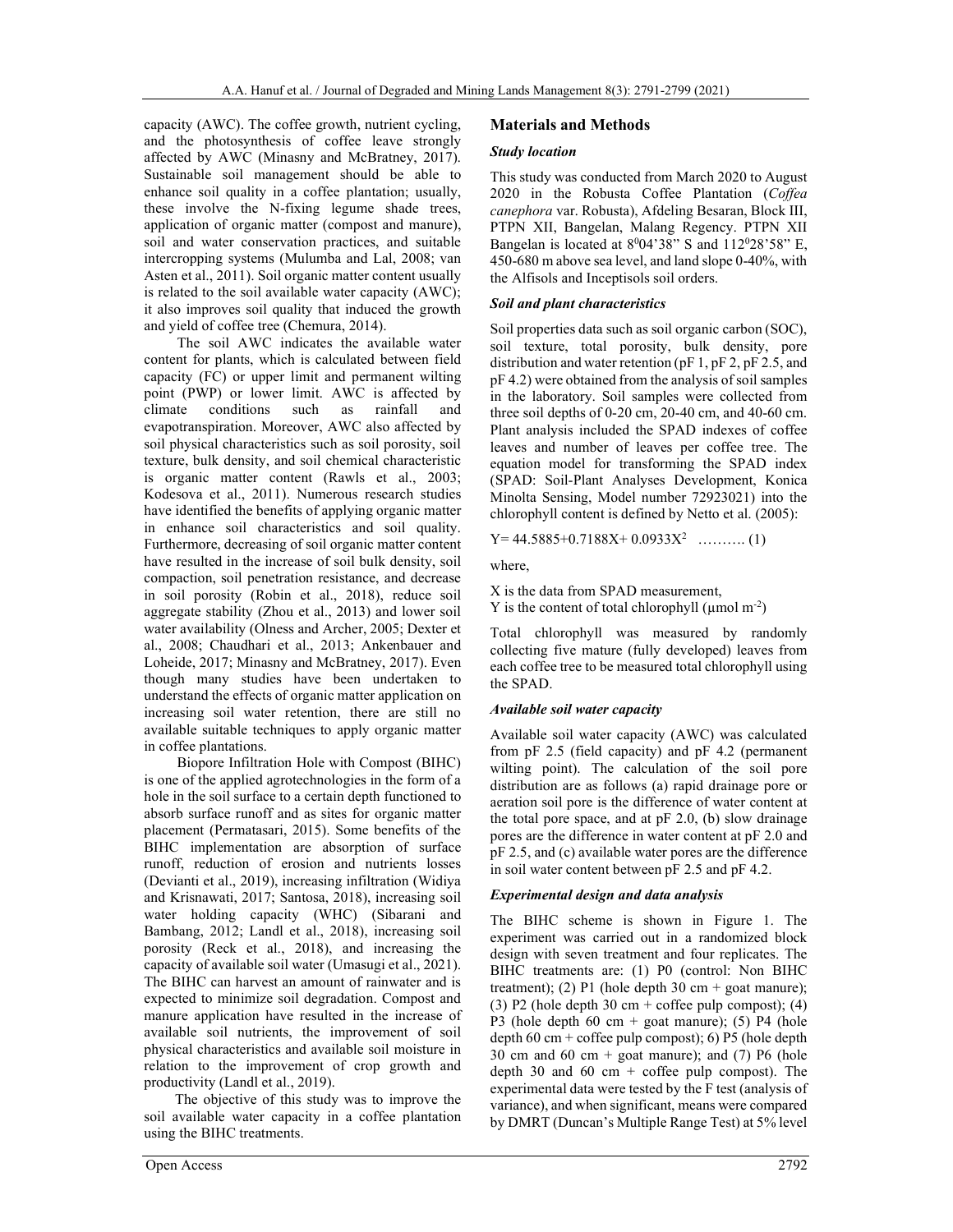of probability. The data were analyzed using the SPSS program.

#### Soil physical characteristics before application

The soil physical characteristics are shown in Table 1. The soil in the study location is dominated by clay fraction (42-47%) and silt fraction (37-42%) in each soil layer, with silty clay loam texture in topsoil and silty clay texture in the subsoil. The clayey texture of topsoil and subsoil result in the high ability to hold soil water, in which the AWC is 15.53% v/v and the field moisture capacity (FC) is 46.46% v/v. However, fast drainage soil pore is related to the easy losses of soil water. Soil ability to store and retain water is strongly related to soil texture and total porosity (Li et al., 2013) and water holding capacity (Sojka et al., 2009). High and low levels of soil water content at saturated condition (pF 0) is mostly affected by the content of clay fraction and content of soil organic matter (Rawls et al., 2003; Saxton and Rawls, 2006; Nita et al., 2014; Minasny and McBratney, 2017; Prout et al., 2020).



Figure 1. Biopore Infiltration Hole with Compost (BIHC) Scheme.

|  | Table 1. Soil characteristics |  |
|--|-------------------------------|--|
|--|-------------------------------|--|

| <b>Soil Characteristics</b>                                    | Soil Depth (cm) |              |            |
|----------------------------------------------------------------|-----------------|--------------|------------|
|                                                                | $0 - 20$        | <b>20-40</b> | 40-60      |
| Soil Bulk Density ( $g \text{ cm}^{-3}$ )                      | 1.41            | 1.38         | 1.34       |
| Soil Particle Density $(g \text{ cm}^{-3})$                    | 2.47            | 2.46         | 2.45       |
| Total Soil Porosity (%)                                        | 42.69           | 43.67        | 44.84      |
| Sand fraction $(\%)$                                           | 16              | 16           | 15         |
| Silt fraction $(\% )$                                          | 37              | 41           | 42         |
| Clay fraction $(\% )$                                          | 47              | 43           | 42         |
| <b>Textural Class of Soil</b>                                  | Silty clay loam | Silty clay   | Silty clay |
| Saturated Soil Hydraulic Conductivity (cm hour <sup>-1</sup> ) | 7.21            | 6.03         | 5.51       |
| Soil Organic Carbon (%)                                        | 1.56            | 1.08         | 0.99       |
| Soil moisture content at:                                      |                 |              |            |
| $pF 0$ (%v/v)                                                  | 75.89           | 79.61        | 79.80      |
| $pF 1$ (% $v/v$ )                                              | 59.19           | 62.20        | 61.68      |
| $pF 2$ (%v/v)                                                  | 46.46           | 49.35        | 49.90      |
| $pF 2.5$ (%v/v)                                                | 40.49           | 43.71        | 44.98      |
| $pF 4.2$ (%v/v)                                                | 24.95           | 28.29        | 29.64      |
| Available Water Capacity (%v/v)                                | 15.53           | 15.41        | 15.33      |
| Fast Drainage Pore $(\%v/v)$                                   | 29.43           | 30.26        | 30.01      |
| Slow Drainage Pore $(\frac{6}{v}v/v)$                          | 5.97            | 5.64         | 4.82       |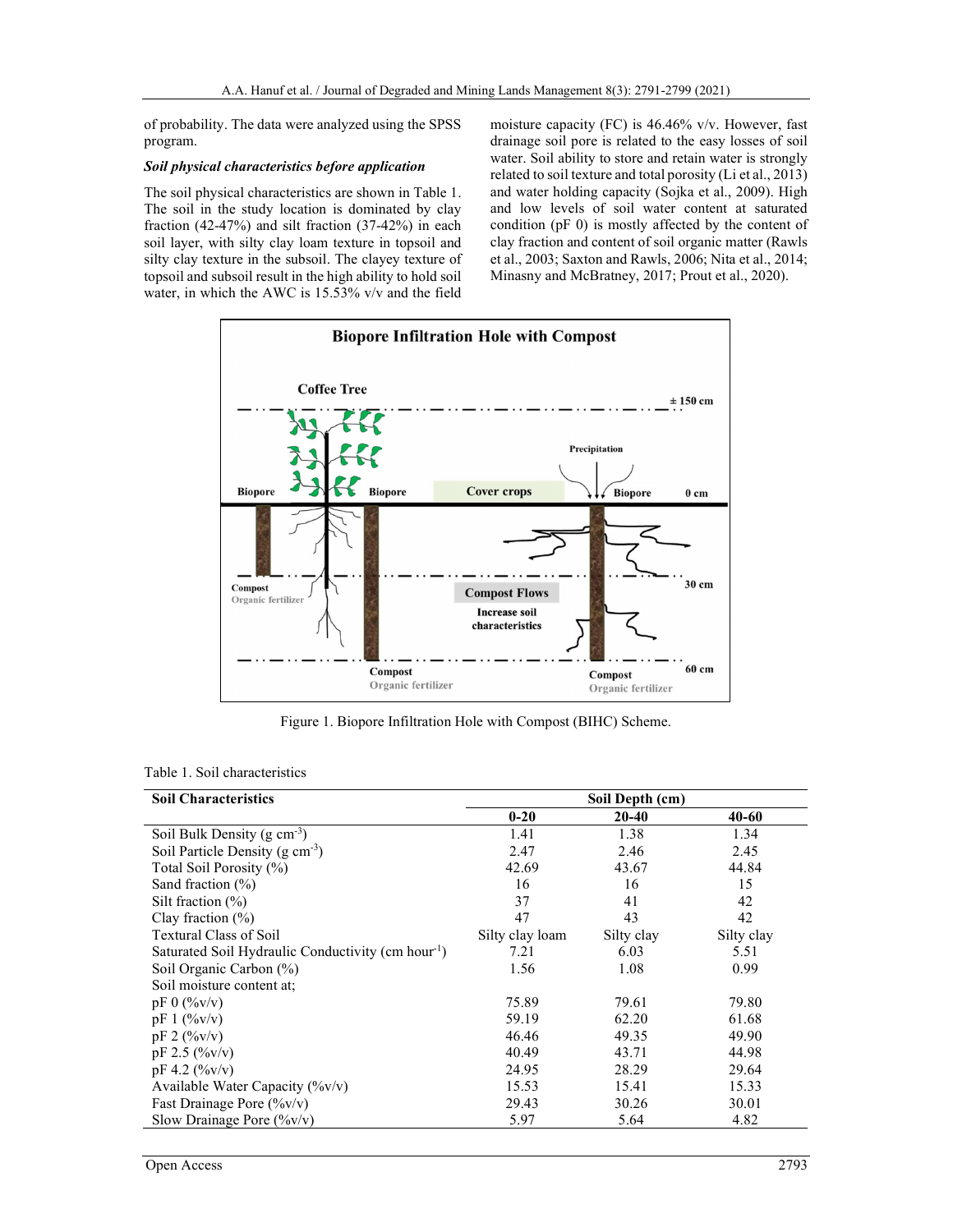High levels of clay and silt fractions lead to high soil bulk density. An increase in soil bulk density causes a porosity decrease due to an increase in clay content (Tracy et al., 2013). This means soil bulk density and total soil porosity showed a negative and significant correlation (Chaudhari et al., 2013). Based on the results of soil physical characteristics presented in Table 1, each characteristic of soil in the study location suggests the different values in each soil layer. As the soil the deep, there are the low soil bulk density and the low SOC content, where the bulk density in 0-20 cm soil depth is  $1.41$  g cm<sup>-3</sup>, in 20-40 cm soil depth is 1.38 g cm<sup>-3</sup>, and in 40-60 cm soil depth is 1.34 g cm<sup>-3</sup>. The SOC content is classified as "low level" at the soil layer of 0-20 cm and 20-40 cm, while at the soil depth of 40-60 cm, it is classified as "very low level". The low SOC content affects other physical characteristics of the soil. This causes the bulk density of topsoil is higher and the total porosity is lower than the subsoil. This means that the deeper soil layer, the higher the

soil's ability to hold AWC. Other studies show that hedgerow trees can increase soil moisture compared to control, and soil moisture storage increased in deeper soil depth (Livesley et al., 2004; Zadeh and Sepaskhah, 2016; Prijono et al., 2016; Metzger et al., 2017; Muñoz-Villers et al., 2020)

### Results and Discussion

### Effect of BIHC on available water capacity

AWC increased in each layer of the soil both in control and BIHC treatments. Table 2 shows that the AWC of all BIHC treatments is significant by the control treatment ( $p \le 0.05$ ); however, amongst the BIHC treatments did not show a significant difference. The decomposition of organic matter causes a buildup of decomposed organic matter so that the SOC content increases. The increase of soil organic matter content is followed by the increase of the soil AWC.

Table 2. The effectiveness of BIHC on available water capacity.

| Code           | <b>Treatment</b>                                        | AWC in each soil depth $(\% \text{ v/v})$ |                    |                    |
|----------------|---------------------------------------------------------|-------------------------------------------|--------------------|--------------------|
|                |                                                         | $0-20$ cm                                 | $20-40$ cm         | $40-60$ cm         |
| P <sub>0</sub> | Control                                                 | 14.19a                                    | 14.97a             | 16.31a             |
| P <sub>1</sub> | Hole depth $30 \text{ cm} + \text{goat}$ manure         | 21.05 b                                   | $23.43$ ab         | 23.54 <sub>b</sub> |
| P <sub>2</sub> | Hole depth $30 \text{ cm} + \text{cofree}$ pulp compost | 21.54 <sub>b</sub>                        | 23.88 b            | 24.10 <sub>b</sub> |
| P <sub>3</sub> | Hole depth $60 \text{ cm} + \text{goat}$ manure         | 22.13 b                                   | $22.34$ ab         | 22.76 <sub>b</sub> |
| P4             | Hole depth $60 \text{ cm} + \text{cofree}$ pulp compost | 22.02 <sub>b</sub>                        | $23.02$ ab         | 24.17 <sub>b</sub> |
| <b>P5</b>      | Hole depth $30 + 60$ cm + goat manure                   | 21.87 <sub>b</sub>                        | $23.20$ ab         | 23.27 <sub>b</sub> |
| P6             | Hole depth $30 + 60$ cm + coffee pulp compost           | 23.40 b                                   | 23.70 <sub>b</sub> | 24.65 b            |

Remarks: Numbers followed by the same letters in the same column are not significantly different at the 5% DMRT level.

Increased activity of soil organisms is due to additional organic matter, which causes the development and creates the new formation of soil pores, especially around active roots, which naturally increase soil infiltration and increase available pore water for plants.

Coffee pulp compost and goat manure addition to BIHC can increase AWC, but it cannot be decided which compost is effective in increasing AWC. This is because the results showed that BIHC treatments did not show a significant difference. The insignificant effect between BIHC treatments was thought to be caused by the type of compost that did not affect the increase in soil AWC. This is indicated by the results of SOC content in each BIHC treatment with different types of compost, which did not show any significant effect (Table 3).

 The increase in SOC content results in a lower bulk density. The SOC can reduce bulk density due to the two things, namely the particle density of organic matter is lower compared to mineral, and organic matter can increase soil aggregation and total soil porosity (Bauer and Black, 1992; Olness and Archer, 2005). The addition of organic matter on BIHC indicated an increase in AWC. Organic material has a large surface area (Franzluebbers, 2002) so that it can play a role as the cement that stabilizes soil aggregates and results in a high volume of soil pores. Numerous studies showed that soil water content within WHC range affected by soil organic matter content, but the different texture will show the different result (Russell et al., 1952; Russell and Shearer, 1964; Barrow, 1969; Hamblin and Davies, 1977; Emerson, 1995).

SOC content affects the improvement of soil physical quality. Organic fertilizer application improved the soil aggregation, decreased soil bulk density, and created a higher volume of soil pore. It has resulted in higher soil's ability to store water. The application of biopores on clove plantation using grasses litter (residues) with a hole depth of 50 cm, an increase of AWC at a depth of 20-40 cm showed the best effect and significant results (Umasugi et al., 2021). Therefore, there is an increase of SOC content, an increase in soil storage capacity and a decrease in the rate of evaporation and percolation (Umasugi et al., 2021). The theory is supported by the results of the correlation of each observation parameter. The soil AWC is influenced by other soil physical properties, such as soil bulk density, soil porosity, and soil water retention (pF 0, 2.5, and 4.2). All of these parameters are positively correlated with the soil AWC, except for soil bulk density. The soil bulk density has a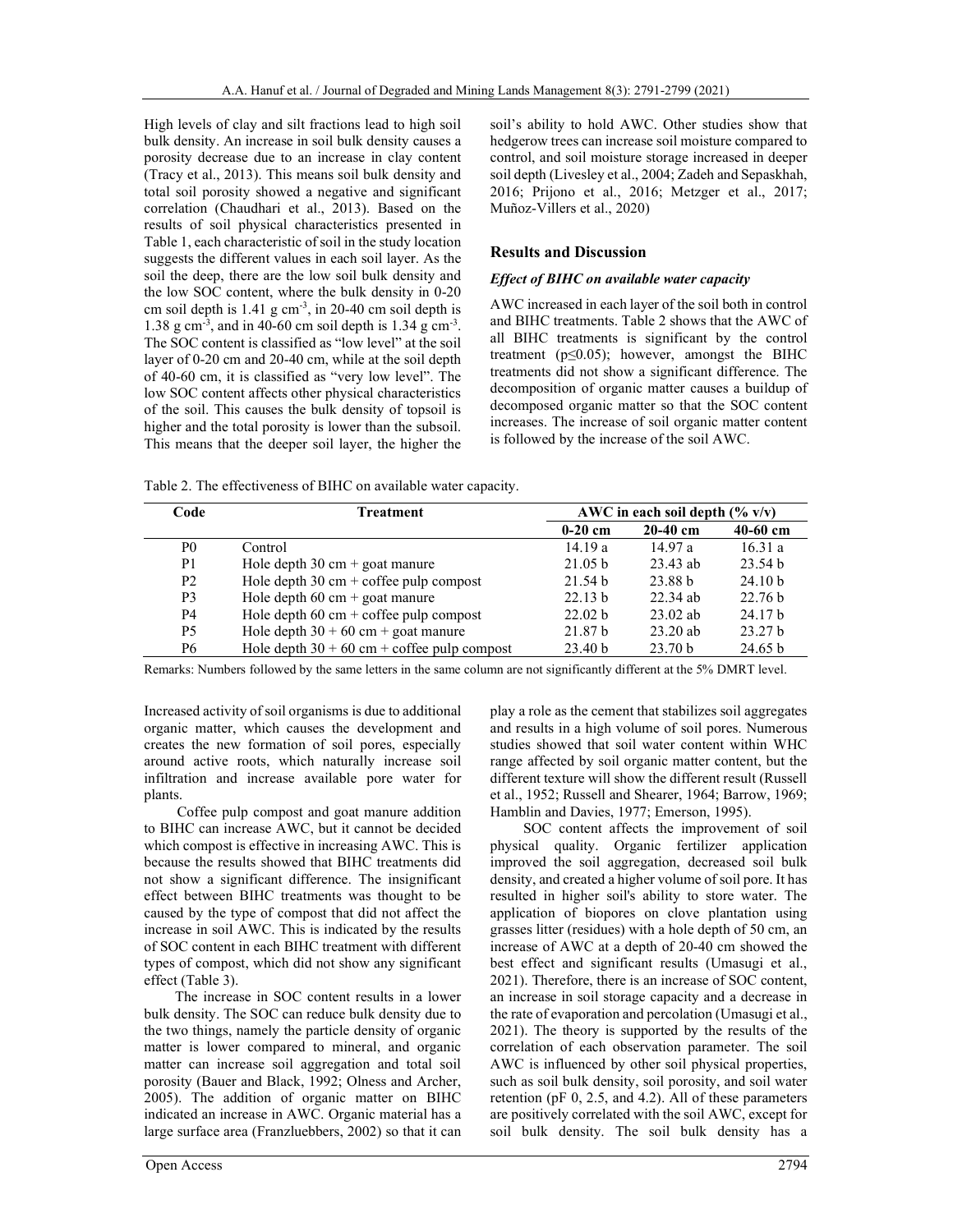significant negative correlation (p≤0.01), at a soil depth of 0-20 cm ( $r = -0.503$  \*\*,  $p \le 0.01$ ), at a soil depth of 20-40 cm (r = -0.552 \*\*, p \pm 0.01), at a soil depth of 40-60 cm ( $r = 0.379$  \*,  $p \le 0.01$ ). In addition, the total soil porosity at a depth of 0-20 cm had a significant positive correlation ( $r = 0.466$ <sup>\*</sup>,  $p \le 0.05$ ), while at other depths, it was not significantly correlated. The soil water content at pF 0 at a soil depth of 0-20 cm has a significant correlation ( $r = 0.624$  \*\*,  $p \le 0.01$ ), at a soil depth of 20-40 cm ( $r = 0.5$  \*\*, p $\leq 0.01$ ), and at a soil depth of 40- 60 cm ( $r = 0.572$  \*\*, p≤0.01). The soil water content at pF 2.5 or field capacity at a soil depth of 0-20 cm ( $r = 0.849$  \*\*, p $\leq 0.01$ ), at a soil depth of 20-40 cm ( $r = 0.829**$ ,  $p \le 0.01$ ), and at a soil depth of 40-60 cm ( $r = 0.869$ \*\*,  $p \le 0.01$ ). The soil water content at pF 4.2 or permanent wilting point suggests a nonsignificant correlation with the other soil characteristics. In addition, BIHC technology plays a

role in optimizing water entering the soil. The mechanism of water entering the soil through BIHC is by minimalism the runoff so that the water enters the BIHC.

The results showed that the BIHC treatment was able to increase soil moisture content up to 65% at a depth of 0-20 cm, 60% at a depth of 20-40 cm, and 51% at a depth of 40-60 cm. P5 and P6 treatments showed higher results but not significantly different from P2, P3, and P4. BIHC technology is also a hole for the decomposition of organic matter. With this, BIHC is expected to increase the activity of soil biota to create more pores in the soil. The pores that are formed can become water channels in the soil and can become water reserves for the soil and plants. The BIHC technology optimizes the application of compost to prevent surface runoff or erosion by inserting the compost into the BIHC technology.

Table 3. The effectiveness of BIHC on organic C content of the soil.

| Code           | Treatment                                               | Soil organic carbon in each soil laver (%) |                   |                    |
|----------------|---------------------------------------------------------|--------------------------------------------|-------------------|--------------------|
|                |                                                         | $0-20$ cm                                  | $20-40$ cm        | $40-60$ cm         |
| P0             | Control                                                 | 0.61a                                      | 0.44a             | 0.14a              |
| P <sub>1</sub> | Hole depth $30 \text{ cm} + \text{goat}$ manure         | 1.93d                                      | $1.13$ bc         | 0.81 <sub>b</sub>  |
| P <sub>2</sub> | Hole depth $30 \text{ cm} + \text{cofree pulp}$ compost | 1.40 <sub>bc</sub>                         | 0.80 <sub>b</sub> | $1.01$ bc          |
| P <sub>3</sub> | Hole depth $60 \text{ cm} + \text{goat}$ manure         | $1.74$ cd                                  | $1.04$ bc         | 1.10 <sub>bc</sub> |
| P4             | Hole depth $60 \text{ cm} + \text{cofree}$ pulp compost | $1.63$ bcd                                 | 1.16c             | 0.99 <sub>bc</sub> |
| P <sub>5</sub> | Hole depth $30+60$ cm + goat manure                     | 1.26 <sub>b</sub>                          | $1.04$ bc         | 0.98 <sub>bc</sub> |
| P6             | Hole depth $30+60$ cm + coffee pulp compost             | 1.50 <sub>bc</sub>                         | 1.23c             | 1.21c              |

Remarks: Numbers followed by the same letters in the same column are not significantly different at the 5% DMRT level.

Minimizing the loss of compost that has been applied is expected to improve soil quality and crop production. BIHC is adjusted to the range of plant roots so that the application of BIHC in the field can increase nutrient uptake by plant roots. Soil improvement around the active roots of plants can create more optimal conditions for plant growth. The SOC of BIHC treatments was significant ( $p \le 0.05$ ) on the control treatment (Table 3). The addition of soil organic matter, such as coffee pulp compost and goat manure compost, can increase SOC. The response from BIHC was the highest shown at a depth of 0-20 cm, treatment P1 showed the highest results, but not significantly different from treatment P3 and P4. Then, at a soil depth of 20-40 cm, P6 treatment had the highest yield but was not significantly different from P1, P3, P4, P5, and P6. Meanwhile, at a soil depth of 40-60 cm, P6 treatment also had the highest yields, but it was not significantly different from P2, P3, P4, and P5. From this data, it was found that the combination of 30 cm and 60 cm BIHC treatment was able to increase the content of C-organic and organic matter to a soil depth of 40-60 cm. SOC content at 0-60 cm increased from 1.8% to 7.64%. Table 3 shows that the difference in the type of compost has no significant effect on SOC levels. However, P1 and P2 were significantly different; the application with goat manure had the highest yield, namely 1.93%, while the

treatment with compost coffee pulp application. This can happen because the goat manure has a lower C/N ratio (13.16%), so that the rate of weathering is higher. Organic materials with lower C/N ratios have less material which is difficult to decompose. Treatment of P1 and P2 with a depth of 30 cm has a significant effect on a depth of 0-20 cm, but not at other depths. This means that BIHC with 30 cm of depth has a stronger effect at a depth of 0-20 cm than at other depths.

With this increase, biopores are able to increase AWC. Organic materials can improve soil structure, repair water and water circulation system, increase soil ability to hold water, reduce water loss due to evaporation, maintain soil moisture, and also be a source of nutrients (García et al., 2014; Strosser, 2010). The results of correlation between soil AWC and SOC is significant and positive correlation  $(r = 0.454^*$ , p $\leq 0.05$ ) at a soil depth of 0-20 cm, at a soil depth of 20-40 cm is significant ( $r = 0.483$ <sup>\*\*</sup>,  $p \le 0.01$ ), and at a soil depth of 40-60 cm is significant  $(r = 0.751**, p \le 0.01)$ . Soil organic matter has an important function in improving soil quality, such as increasing porosity and soil water content at various soil matrix (Evanylo et al., 2008) and can modify water dynamics in the soil and increase soil WHC (Milla et al., 2013). Biochar applications increase water content both in the FC, PWP, and AWC for plant compared to control treatment (Barus, 2016). Similar studies have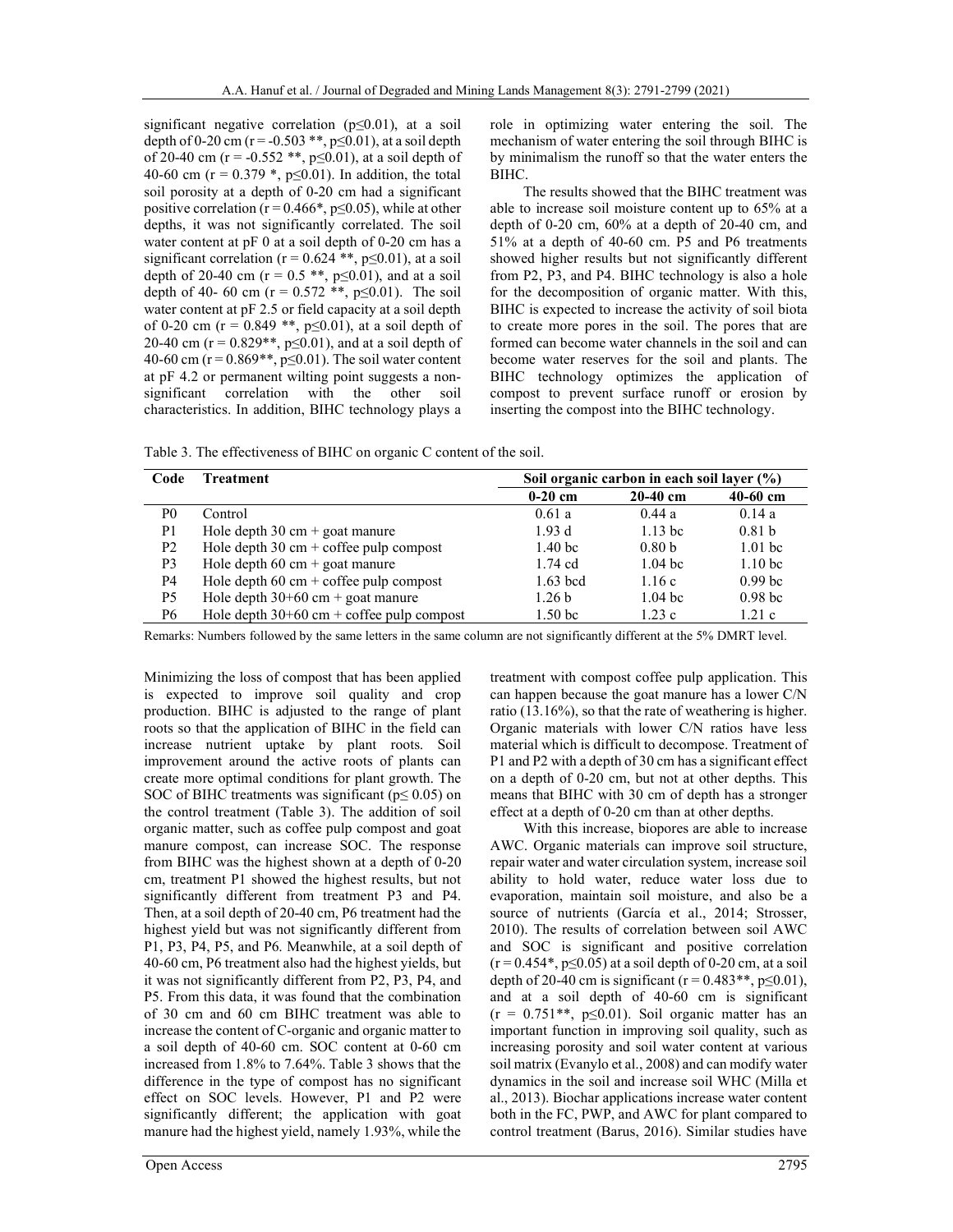shown the same results, increasing FC, pore distribution, and water content at various soil matrix (Fischer and Glaser, 2012; Bass et al., 2016).

#### Coffee tree characteristics

The data revealed that the leaves number of coffee tree are affected by the AWC of soil (Figure 2). Correlation and regression analysis between leaves number and soil AWC suggest a significant coefficient of correlation.



Figure 2. Relationship between leaves number of coffee tree and AWC of soil.

Results showed that the leaves number and soil AWC had a significant positive correlation at all soil depths had a significant positive correlation ( $p \leq 0.05$ ), for a soil depth of 0-20 cm  $(r = 0.8158)$ , a soil depth of 20-40 cm ( $r = 0.7152$ ), and a soil depth of 40-60 cm ( $r =$ 0.6288). The availability of soil water also greatly affects the leaves number of the coffee tree. The growth rate of L.serriola during 63 days showed that the leaves number was higher in the treatment of 100% and 75% WHC and significant ( $p \leq 0.05$ ) to the treatment of 50% and 25% WHC (Chadha et al., 2019). The frequency of watering every day and every 2 days at 100%-75% of available water significantly increase the leaves number compared to the watering once every 3 days at 50% of available water (Marsha et al., 2014). Other study results show that less frequency of watering has resulted in a lower leaves number of soybean plants (Nugraha et al., 2014). The data revealed that total chlorophyll affected by AWC (Figure 3). The relationship between total chlorophyll and AWC showed in Figure 3. Correlation and regression analysis between total chlorophyll and AWC in a high coefficient of correlation and coefficient of determination.



Figure 3. Regression between total chlorophyll content of coffee tree and soil AWC.

The results showed that total chlorophyll and AWC had a positive and significant correlation ( $p \le 0.05$ ) at all soil depths, for a depth of 0-20 cm ( $r = 0.7859$ ), a depth of 20-40 cm ( $r = 0.6358$ ), and a depth of 40-60 cm ( $r = 0.6668$ ). The effect of the watering frequency on chlorophyll content in tomato plants stated that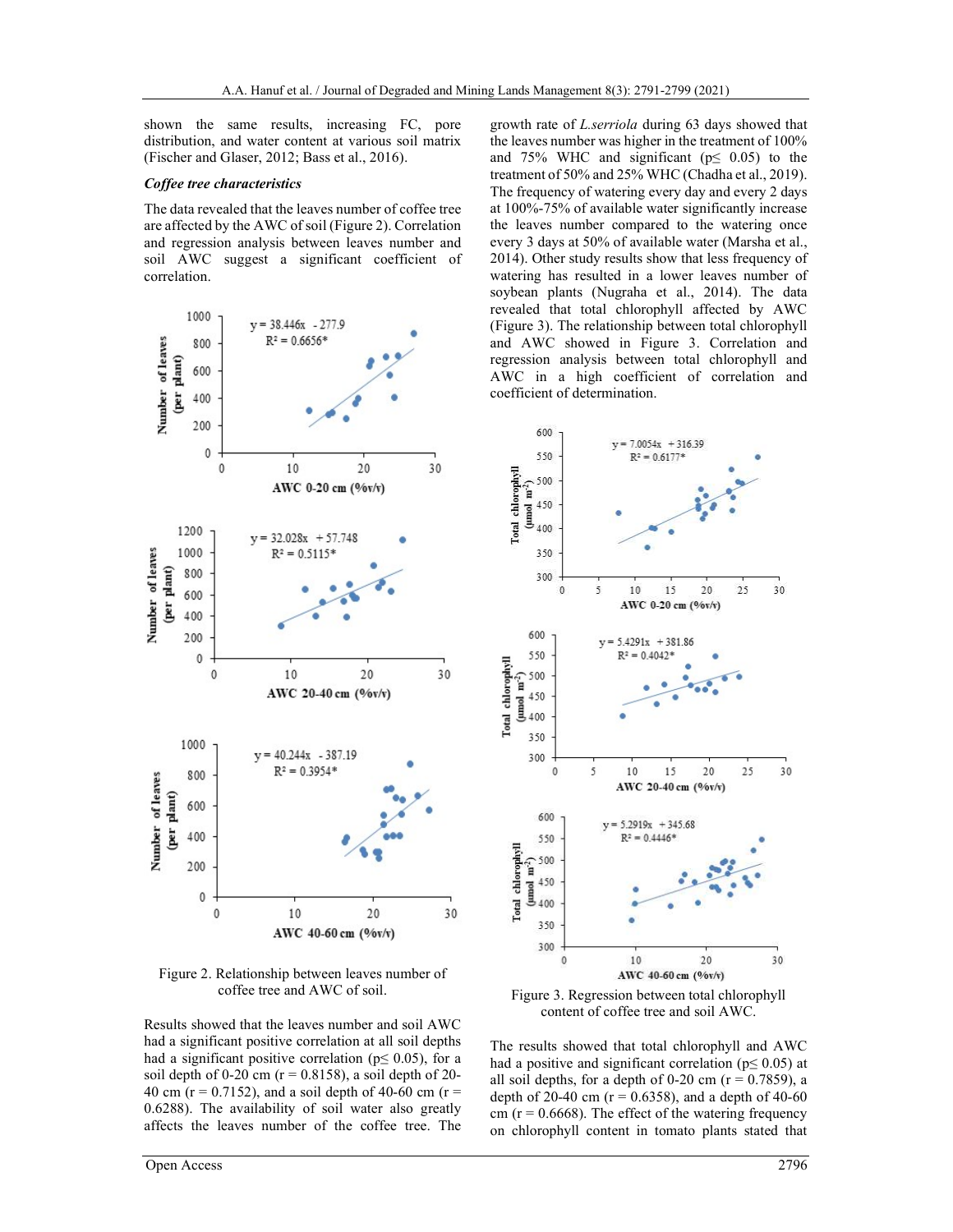watering once every 6 days to 9 days have resulted in a significant reduction of total chlorophyll levels compared to controls and watering once every 3 days (Jumawati et al., 2014). Low water content causes the lower transport of ammonium (Hendriyani and Setiari, 2009). In addition, the lower soil water content in the planting medium will inhibit chlorophyll synthesis in leaves. The lack of water availability causes the rate of photosynthesis to decrease and results in a lower chlorophyll synthesis (Hendriyani and Setiari, 2009). Total chlorophyll content and leaves number relationship (regression) are showed in Figure 4. Correlation and regression analysis between total chlorophyll and AWC of soil suggests the significantly high coefficient of correlation. Results show that the leaves number and total chlorophyll content suggest a significant positive correlation ( $p \leq 0.05$ ), namely  $(r = 0.6633*)$ .



Figure 4. Regression between total chlorophyll content and leaves number of coffee tree.

The BIHC shows its role as a technology for the application of organic matter so that it is not prone to surface runoff and soil erosion and as a technology for water storage in order to supply sufficient water for plants growth. The BIHC technology was able to increase the soil AWC significantly compared to the control treatment, but amongst the BIHC treatments suggested a non-significant difference. This technology is able to improve soil characteristics and soil quality. The manure compost applied significantly increase the SOC content. Increased SOC content has resulted in an increase in the chlorophyll content of coffee leaves.

#### Acknowledgements

The authors wish to thank the PTPN XII Bangelan for permission. This study was funded by Doctoral and Professor Grant from the Faculty of Agriculture, Brawijaya University, with the decree No 2338/UN10.F04/PN/2020.

#### References

Ankenbauer, K. J. and Loheide, S. P. 2017. The effects of soil organic matter on soil water retention and plant water use in a meadow of the Sierra Nevada, CA. Hydrological Processes 31(4): 891–901.

- Atmadji, E., Priyadi, U. and Achiria, S. 2019. Vietnam and Indonesia coffee trade in four main coffee export destination countries: application of the constant market share model. Jurnal Ilmu Ekonomi Dan Pembangunan 19 (1): 37–46 (in Indonesian).
- Barrow, N.J. 1969. The accumulation of soil organic matter under pasture and its effect on soil properties. Australian Journal of Experimental Agriculture and Animal Husbandry 9(39): 437–444.
- Barus, J. 2016. Utilization of crops residues as compost and biochar for improving soil physical properties and upland rice productivity. Journal of Degraded and Mining Lands Management 3(4): 631–637.
- Bass, A.M., Bird, M.I., Kay, G. and Muirhead, B. 2016. Soil properties, greenhouse gas emissions and crop yield under compost, biochar and co-composted biochar in two tropical agronomic systems. Science of the Total Environment 550: 459–470.
- Bauer, A. and Black, A.L. 1992. Organic carbon effects on available water capacity of three soil textural groups. Soil Science Society of America Journal 56(1): 248–254.
- BPS. 2019. Indonesian coffee statistics (Sub Direktorat Statistik Tanaman Perkebunan (ed.). BPS-Statistics Indonesia (in Indonesian).
- Chadha, A., Florentine, S. K., Chauhan, B. S., Long, B. and Jayasundera, M. 2019. Influence of soil moisture regimes on growth, photosynthetic capacity, leaf biochemistry and reproductive capabilities of the invasive agronomic weed; Lactuca serriola. PLoS ONE 14(6): 1–17.
- Chaudhari, P.R., Ahire, D.V., Ahire, V.D., Chkravarty, M. and Maity, S. 2013. Soil bulk density as related to soil texture, organic matter content and available total nutrients of Coimbatore soil. International Journal of Scientific and Research Publications 3(2): 1–8.
- Chemura, A. 2014. The growth response of coffee (Coffea arabica L.) plants to organic manure, inorganic fertilizers and integrated soil fertility management under different irrigation water supply levels. International Journal of Recycling of Organic Waste in Agriculture 3(59): 1–9.
- Devianti, Jayanti, D.S., Mulia, I., Sitorus, A. and Sartika, D. 2019. Model of surface runoff estimation on oil palm plantation with or without biopore infiltration hole using SCS-CN and ANN methods. IOP Conference Series: Earth and Environmental Science 365(1): 1-7.
- Dexter, A.R., Richard, G., Arrouays, D., Czyz, E.A., Jolivet, C. and Duval, O. 2008. Complexed organic matter controls soil physical properties. Geoderma 144: 620– 627.
- Emerson, W.W. 1995. Water retention, organic C and soil texture. Australian Journal of Soil Research 33(2): 241– 251.
- Evanylo, G., Sherony, C., Spargo, J., Starner, D., Brosius, M. and Haering, K. 2008. Soil and water environmental effects of fertilizer-, manure-, and compost-based fertility practices in an organic vegetable cropping system. Agriculture, Ecosystems and Environment 127: 50–58.
- Fischer, D. and Glaser, B. 2012. Synergisms between compost and biochar for sustainable soil amelioration. In: Management of Organic Waste, Intech, pp 167–198.
- Franzluebbers, A.J. 2002. Water infiltration and soil structure related to organic matter and its stratification with depth. Soil and Tillage Research 66: 197–205.
- García, C.A., Guridi, I.F. and Berbara, R.L.L. 2014. Effects of humic materials on plant metabolism and agricultural productivity. In Emerging Technologies and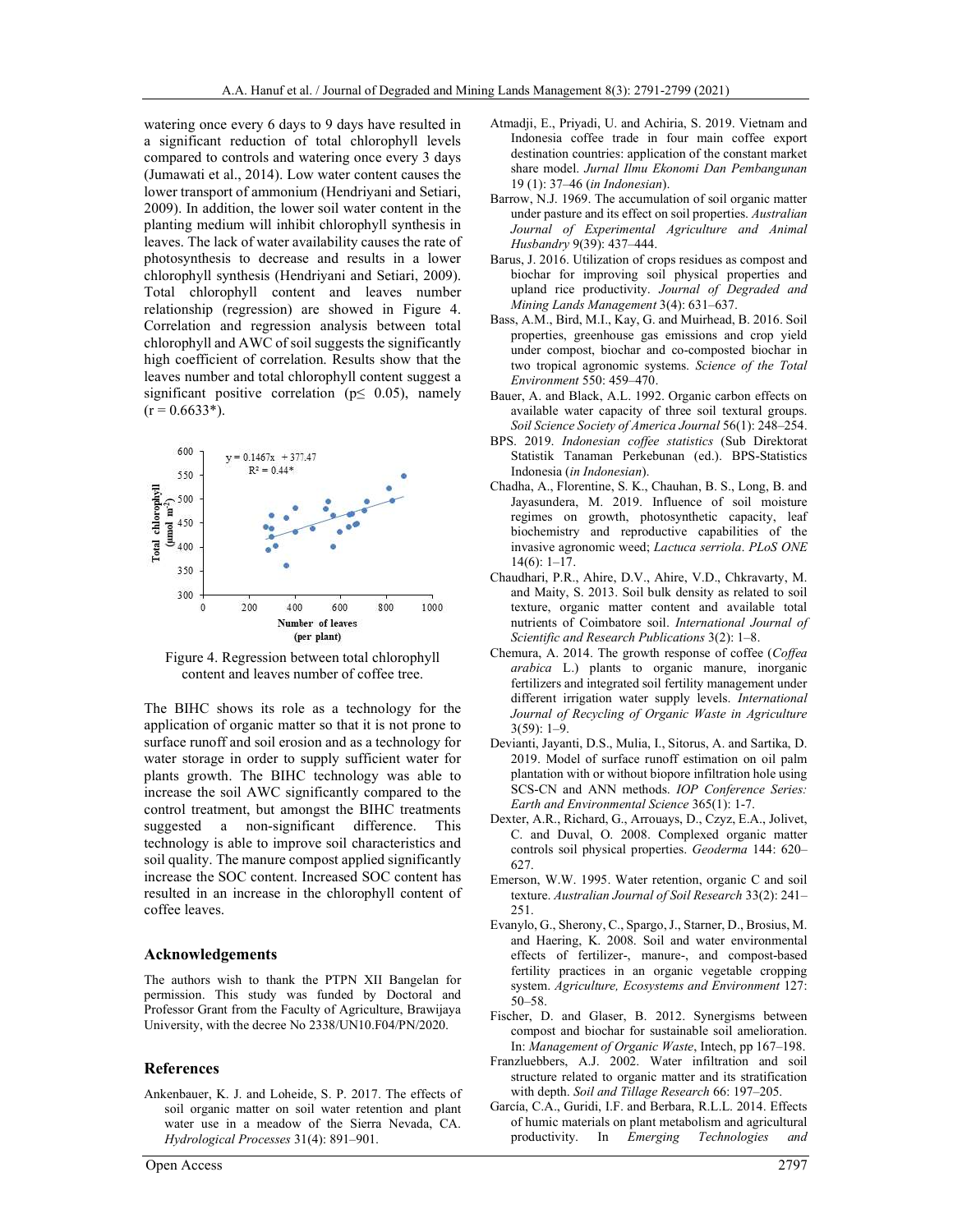Management of Crop Stress Tolerance: Biological Techniques. Elsevier, pp 449–466.

- Hafifah, H., Sudiarso, S., Maghfoer, M.D. and Prasetya, B. 2016. The potential of Tithonia diversifolia green manure for improving soil quality for cauliflower (Brassica oleracea var. Brotrytis L.). Journal of Degraded and Mining Lands Management 3(2): 499– 506, doi:10.15243/jdmlm.2016.032.499.
- Hamblin, A.P. and Davies, D.B. 1977. Influence of organic matter on the geotechnical properties of clays. Journal of Soil Science 28: 11–22.
- Hendriyani, I.S. and Setiari, N. 2009. Chlorophyll content and growth of string beans (Vigna sinensis) at different water supply levels. Jurnal Sains dan Matematika 17(3): 145–150 (in Indonesian).
- Jumawati, R., Sakya, A.T. and Rahayu, M. 2014. Growth of tomato on a different watering frequency. Agrosains: Jurnal Penelitian Agronomi 16 (1): 13–18 (in Indonesian).
- Kanianska, R. 2016. Agriculture and Its Impact on Land‐ Use, Environment, and Ecosystem Services. In: Landscape Ecology - The Influences of Land Use and Anthropogenic Impacts of Landscape Creation, pp 3–26, doi: 10.5772/63719.
- Kodesova, R., Jirku, V., Kodes, V., Muhlhanselova, M., Nikodem, A. and Žigová, A. 2011. Soil structure and soil hydraulic properties of Haplic Luvisol used as arable land and grassland. Soil and Tillage Research 111: 154– 161.
- Landl, M., Schnepf, A., Vanderborght, J., Uteau, D., Athmann, M., Kautz, T., Perkons, U. and Vereecken, H. 2018. The impact of biopores on root growth and root water uptake under different soil physical conditions – a simulation study. Geophysical Research Abstracts 20: 43-59.
- Landl, M., Schnepf, A., Uteau, D., Peth, S., Athmann, M., Kautz, T., Perkons, U., Vereecken, H. and Vanderborght, J. 2019. Modeling the impact of biopores on root growth and root water uptake. Vadose Zone Journal 18(1): 1– 20.
- Li, W.C., Lee, L.M., Cai, H., Li, H.J., Dai, F.C. and Wang, M.L. 2013. Combined roles of saturated permeability and rainfall characteristics on surficial failure of homogeneous soil slope. Engineering Geology 153: 105–113.
- Livesley, S. ., Gregory, P.J. and Buresh, R.J. 2004. Competition in tree row agroforestry systems. 3. Soil water distribution and dynamics. Plant and Soil 264: 129–139.
- Marsha, N.D., Aini, N. and Sumarni, T. 2014. Influence of frequency and volume of water supply on Crotalaria mucronata Desv. Growth. Jurnal Produksi Tanaman 2 (8): 673–678 (in Indonesian).
- Metzger, J.C., Wutzler, T., Dalla Valle, N., Filipzik, J., Grauer, C., Lehmann, R., Roggenbuck, M., Schelhorn, D., Weckmüller, J., Küsel, K., Totsche, K.U., Trumbore, S. and Hildebrandt, A. 2017. Vegetation impacts soil water content patterns by shaping canopy water fluxes and soil properties. Hydrological Processes 31(22): 3783–3795.
- Milla, O.V., Rivera, E.B., Huang, W.J., Chien, C.C. and Wang, Y.M. 2013. Agronomic properties and characterization of rice husk and wood biochars and their effect on the growth of water spinach in a field test. Journal of Soil Science and Plant Nutrition 13(2): 251– 266.
- Minasny, B. and McBratney, A.B. 2017. Limited effect of organic matter on soil available water capacity. European Journal of Soil Science 69(1): 39–47.
- Muddarisna, N. and Prijono, S. 2014. The potential of Arachis pintoi biomass to improve quality of soil continuously used for cassava cropping. Journal of Degraded and Mining Lands Management 1(2): 87–92.
- Mulumba, L.N. and Lal, R. 2008. Mulching effects on selected soil physical properties. Soil and Tillage Research 98: 106–111.
- Muñoz-Villers, L.E., Geris, J., Alvarado-Barrientos, M.S., Holwerda, F. and Dawson, T. 2020. Coffee and shade trees show complementary use of soil water in a traditional agroforestry ecosystem. Hydrology and Earth System Sciences 24(4): 1649–1668.
- Netto, A.T., Campostrini, E., de Oliveira, J.G. and Bressan-Smith, R.E. 2005. Photosynthetic pigments, nitrogen, chlorophyll a fluorescence and SPAD-502 readings in coffee leaves. Scientia Horticulturae 104(2): 199–209.
- Nita, I., Listyarini, E. and Kusuma, Z. 2014. A study of available moisture on the north slope toposequence of G. Kawi, Malang Regency, East Java. Jurnal Tanah dan Sumberdaya Lahan 1(2): 53–62 (in Indonesian).
- Nugraha, Y.S., Sumarni, T. and Sulistyono, R. 2014. Influence of interval time and the level of water provision on growth and yield of soybean (Glycine max (L) Merril.). Jurnal Produksi Tanaman 2 (7): 552–559 (in Indonesian).
- Nyalemegbe, K.K., Oteng, J.W. and Asuming-Brempong, S. 2009. Integrated organic-inorganic fertilizer management for rice production on the Vertisols of the Accra Plains of Ghana. West African Journal of Applied Ecology 16: 23–32.
- Olness, A. and Archer, D. 2005. Effect of organic carbon on soil moisture. Soil Science Society of America Journal 170 (2): 90–101.
- Permatasari, L. 2015. Biopore infiltration hole: "one day for biopore" as an alternative to prevent floods. International Journal of Advances in Science Engineering and Technology 3(2): 6–9.
- Prijono, S., Laksmana, M.T.S. and Suprayogo, D. 2016. Effects of hedgerow systems on soil moisture and unsaturated hydraulics conductivity measured by the Libardi method. Journal of Degraded and Mining Lands Management 3(2): 491-498, doi: 10.15243/jdmlm.2016.032.491
- Prout, J.M., Shepherd, K.D., McGrath, S.P., Kirk, G.J.D. and Haefele, S.M. 2020. What is a good level of soil organic matter? An index based on organic carbon to clay ratio. European Journal of Soil Science 2020:1–11, doi: 10.1111/ejss.13012.
- Rawls, W.J., Pachepsky, Y.A., Ritchie, J.C., Sobecki, T.M. and Bloodworth, H. 2003. Effect of soil organic carbon on soil water retention. Geoderma 116: 61–76.
- Reck, A., Jackisch, C., Hohenbrink, T.L., Schröder, B., Zangerlé, A. and van Schaik, L. 2018. Impact of temporal macropore dynamics on infiltration: field experiments and model simulations. Vadose Zone Journal 17(1): 1-15.
- Refliaty, R., Tampubolon, G. and Hendriansyah, H. 2011. Influence of biogas compost from cow manure application on improvement some physical properties of Ultisol and soybean yield. Jurnal Hidrolitan 2 (3): 103– 114 (in Indonesian).
- Robin, P., Morel, C., Vial, F., Landrain, B., Toudic, A., Li, Y. and Akkal-Corfini, N. 2018. Effect of three types of exogenous organic carbon on soil organic matter and